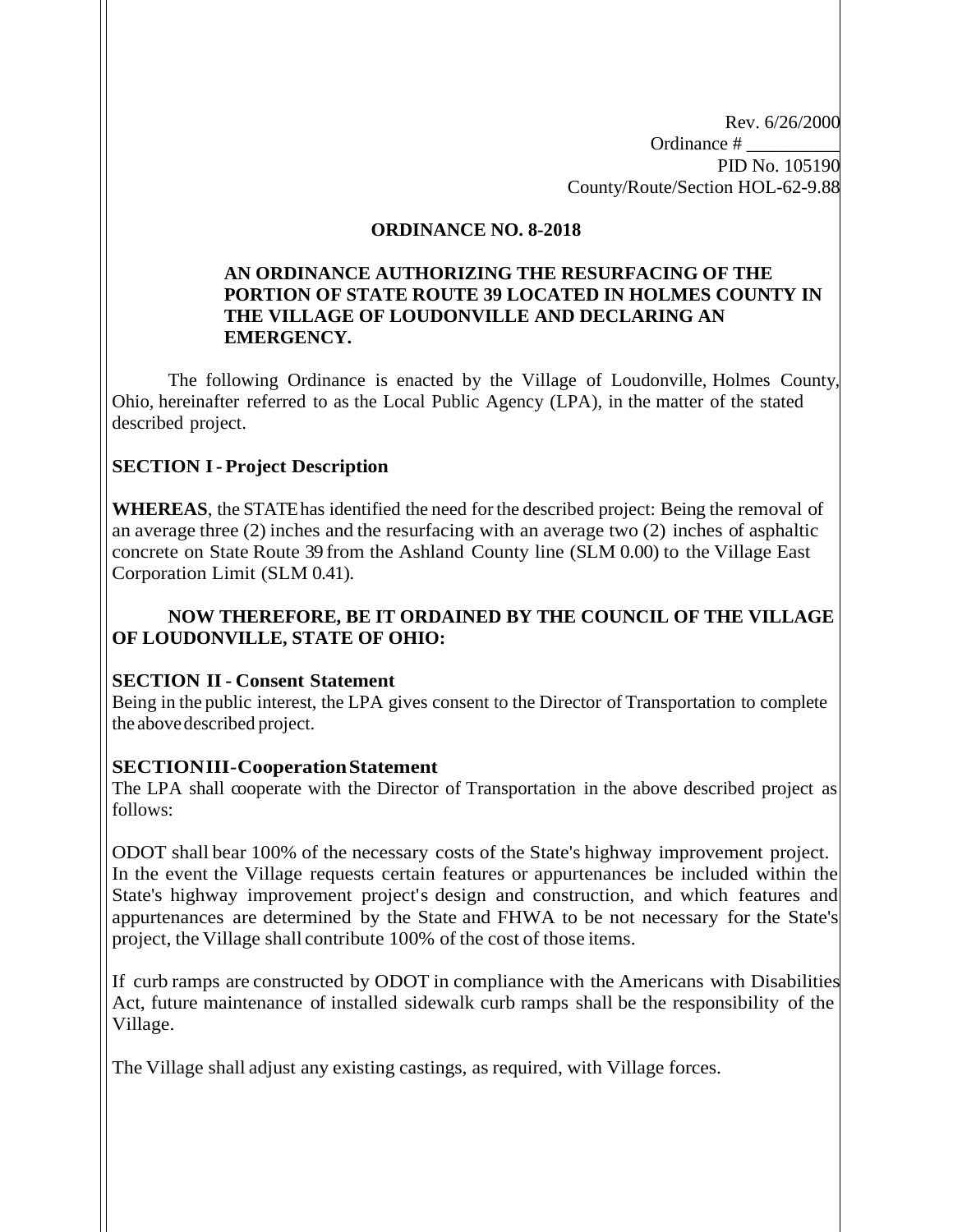## **SECTION IV - Utilities and Right-of-Way Statement**

The LPA agrees to acquire and/ormake available to ODOT, in accordance with current State and Federal regulations, all necessary right-of-way required for the described Project. The LPA also understandsthatright-of-waycostsincludeeligibleutilitycosts.TheLPAagreestoberesponsible for all utility accommodation, relocation, and reimbursement and agrees that all such accommodations, relocations, and reimbursements shall comply with the current provisions of 23 CFR 645 and the ODOT Utilities Manual.

# **SECTION V - Maintenance**

Upon completion of the Project, and unless otherwise agreed, the LPA shall: (1) provide adequate maintenance for the Project in accordance with all applicable state and federal law, including, but not limited to, Title 23, U.S.C., Section 116; (2) provide ample financial provisions, as necessary, for suchmaintenance of the Project; (3) maintain the right-of-way, keeping it free of obstructions; and (4) hold said right-of-way inviolate for public purposes.

# **SECTION VI - Authority to Sign**

The Mayor of said Village of Loudonville is hereby empowered on behalf of the village of Loudonville to enter into contracts with the Director of Transportation necessary to complete the abovedescribed project.

ThisOrdinanceisherebydeclaredtobeanemergencymeasuretoexpeditethehighwayproject(s) and topromotehighwaysafety.Followingappropriatelegislativeaction,itshalltakeeffectandbe in force immediately upon its passage and approval, otherwise it shall take effect and be in force from and aftertheearliestperiod allowedbylaw.

\_\_\_\_\_\_\_\_\_\_\_\_\_\_\_\_\_\_\_\_\_\_\_\_\_\_\_\_\_\_\_\_\_\_\_\_ \_\_\_\_\_\_\_\_\_\_\_\_\_\_\_\_\_\_\_\_\_\_\_\_\_\_\_\_\_\_\_\_\_\_\_\_

\_\_\_\_\_\_\_\_\_\_\_\_\_\_\_\_\_\_\_\_\_\_\_\_\_\_\_\_\_\_\_\_\_\_\_\_ \_\_\_\_\_\_\_\_\_\_\_\_\_\_\_\_\_\_\_\_\_\_\_\_\_\_\_\_\_\_\_\_\_\_\_

Dated:

Attest:

Elaine Van Horn, Fiscal Officer Stephen Stricklen, Mayor

Elaine Van Horn, Fiscal Officer President of Council